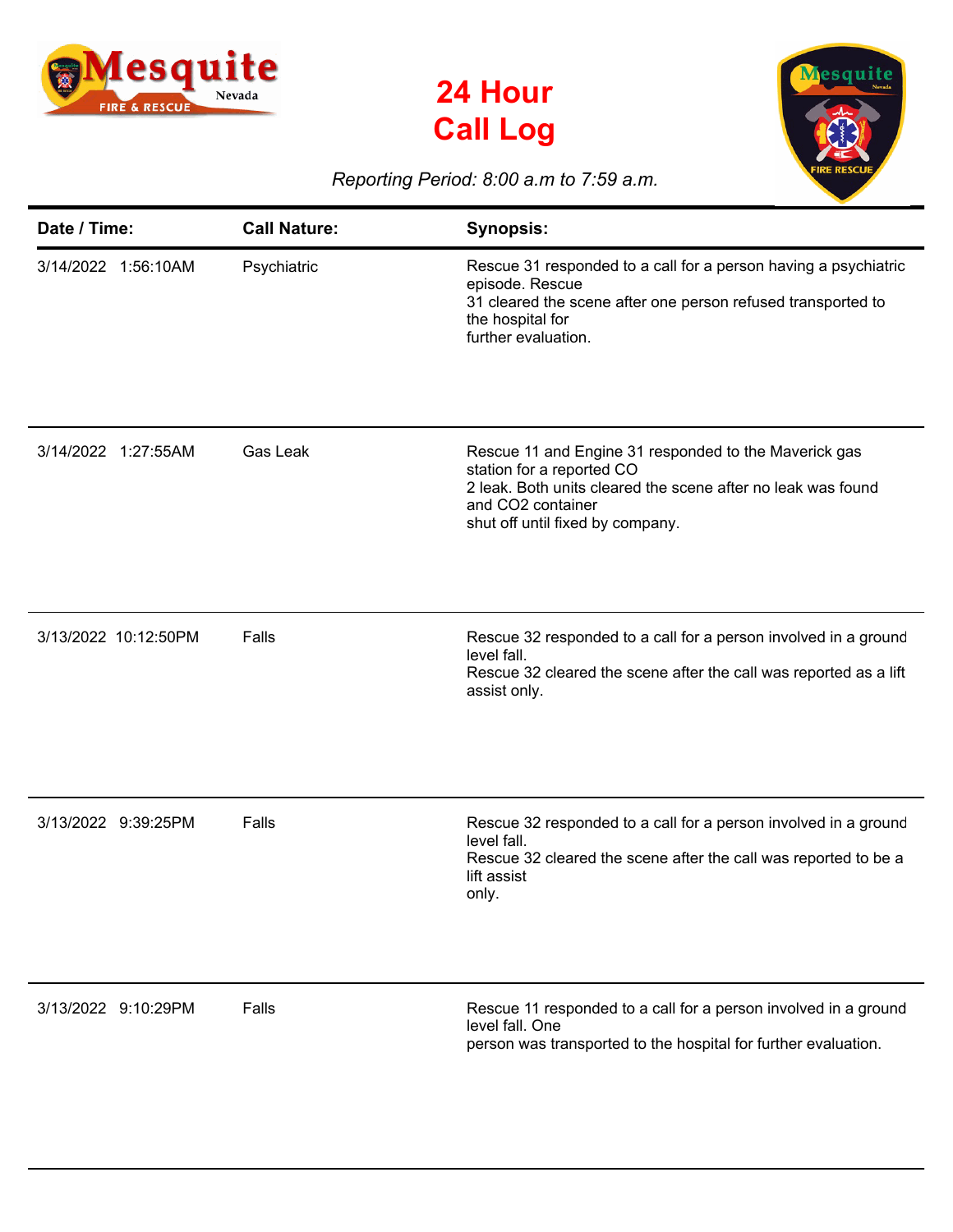| Date / Time: |                      | <b>Call Nature:</b>  | <b>Synopsis:</b>                                                                                                                                                            |
|--------------|----------------------|----------------------|-----------------------------------------------------------------------------------------------------------------------------------------------------------------------------|
|              | 3/13/2022 9:02:20PM  | <b>Patient Trans</b> | Rescue 33 responded to Mesa View hospital for a inter facility<br>transport. One<br>person was transported to UMC trauma in Las Vegas.                                      |
|              | 3/13/2022 7:16:42PM  | Psychiatric          | Rescue 32 responded to a psychiatric patient. Rescue 32<br>transported to Mesa<br>View.                                                                                     |
|              | 3/13/2022 5:36:25PM  | MVA with Injury      | Rescue 31 and Rescue 32 responded to a call for a motor<br>vehicle accident with<br>injuries. Rescue 31 transported on person to the hospital for<br>further<br>evaluation. |
|              | 3/13/2022 4:37:19PM  | <b>Patient Trans</b> | Rescue 33 responded to Mesa View hospital for a inter facility<br>transport. One<br>person was transported to Dixie hospital.                                               |
|              | 3/13/2022 1:51:28PM  | <b>Chest Pain</b>    | Rescue 11 and Rescue 32 responded to a person having chest<br>pain. One person was<br>treated and transported to Mesa View Hospital.                                        |
|              | 3/13/2022 12:53:24PM | Falls                | Rescue 31 responded to a person that had fallen. One person<br>was treated and<br>transported to Mesa View Hospital.                                                        |